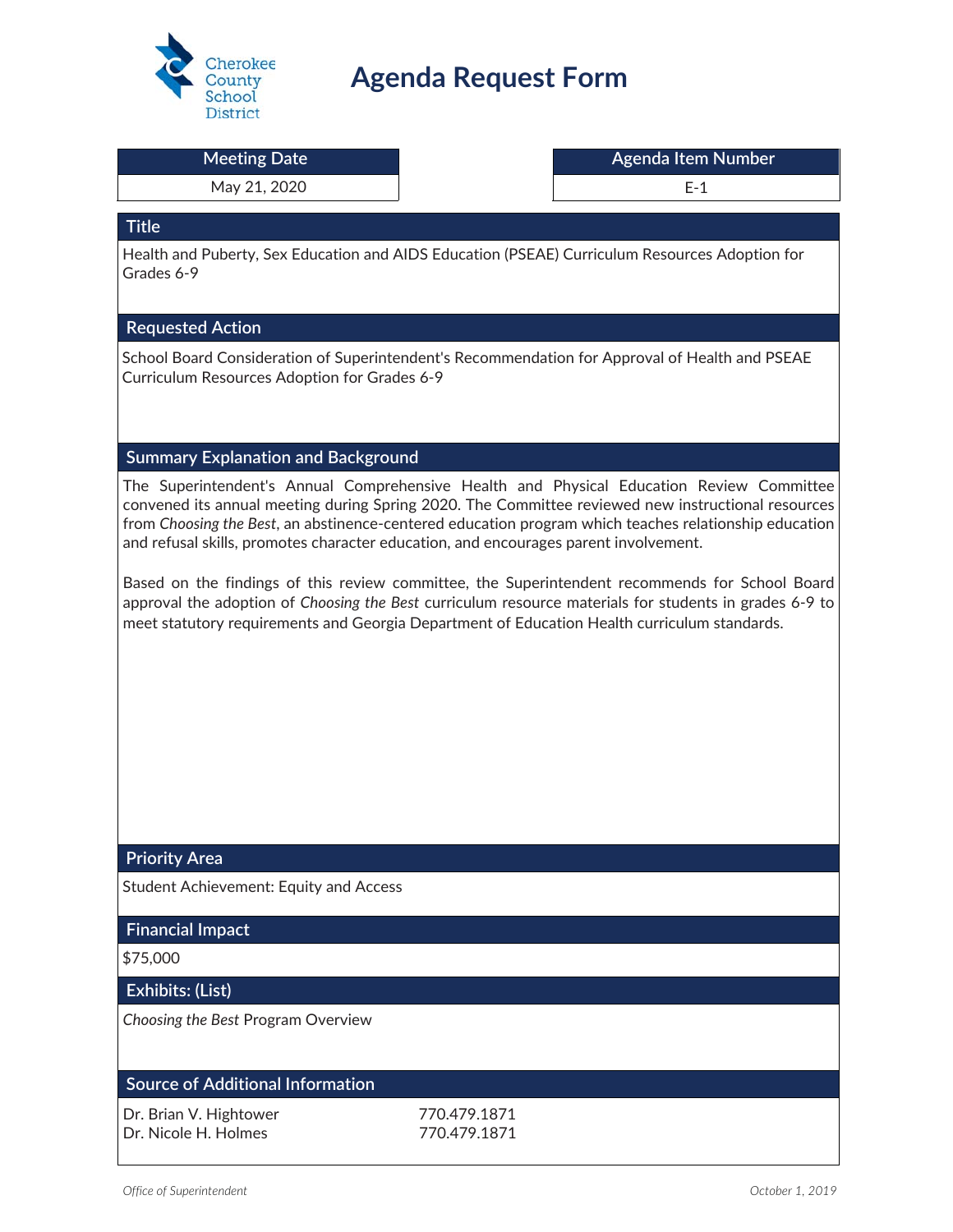#### *I.* **Choosing the Best Overview**

Choosing the Best (CTB) is a leading provider of abstinence-centered/sexual risk avoidance sex education curricula, training, and resources. Over three million students nationwide have completed CTB curriculum modules. Research based, Choosing the Best programs promote healthy relationships and have resulted in reducing teen sex by 47% versus a comparison group that did not receive the program.

A randomized, controlled study, two-year evaluation of the CTB 9th grade curriculum was initiated in September 2009 and accepted for peer review and publication in early 2012. The study's primary objective was to evaluate the efficacy of CTB in preventing sexual involvement among high school students. Key findings:

- x Students who received *Choosing the Best* were nearly 1.5 times more likely to delay the onset of sexual behavior than the control students at the end of 9th grade.
- The more lessons a student received, the less likely that student was to initiate sex.

The Administration for Children, Youth and Families (ACYF) within the U.S. Department of Health and Human Services (HHS) has completed a thorough and objective review of the medical and scientific information in CTB programs and found them to be medically accurate. CTB's medical information is based on sources such as peer-reviewed, published journals and government agency publications.

CTB materials foster a dynamic learning environment to engage students, teach relationship education and refusal skills, promote character education, and encourage parent involvement.

### *II.* **About Choosing the Best Curricula**

CTB offers five age-appropriate abstinence-centered education programs for both middle and high school students. Middle school programs include: *Choosing the Best* **WAY** (grade 6); *Choosing the Best* **PATH** (grade 7); and *Choosing the Best* **LIFE** (grade 8); High school programs include: *Choosing the Best* **JOURNEY** (grades 9-10); and *Choosing the Best* **SOUL MATE** (grades 11-12).

All five curricula provide abstinence and relationship education. WAY, PATH, LIFE, and JOURNEY each cover the risks of teen sexual behavior, the rewards of delaying sexual activity, peer pressure and refusal skills, consent definitions and sexual violence prevention, character education, self-esteem exercises, relationship education, and include parent interview assignments. The information is presented in a manner that is age-appropriate and maximizes learning for students given their stage of development. The videos used and classroom exercises increase the interactive impact in the classroom. For example, the *Choosing the Best* WAY program, for 6th graders, covers making good decisions and developing the qualities of a good friend, important topics for the younger age groups. *Choosing the Best* PATH, for 7th grade students, provides a strong emphasis on teen role models who are choosing abstinence. Both WAY and PATH utilize experiential learning techniques to capture the attention of these young students. *Choosing the Best* LIFE, for 8th graders, provides an in-depth discussion of key issues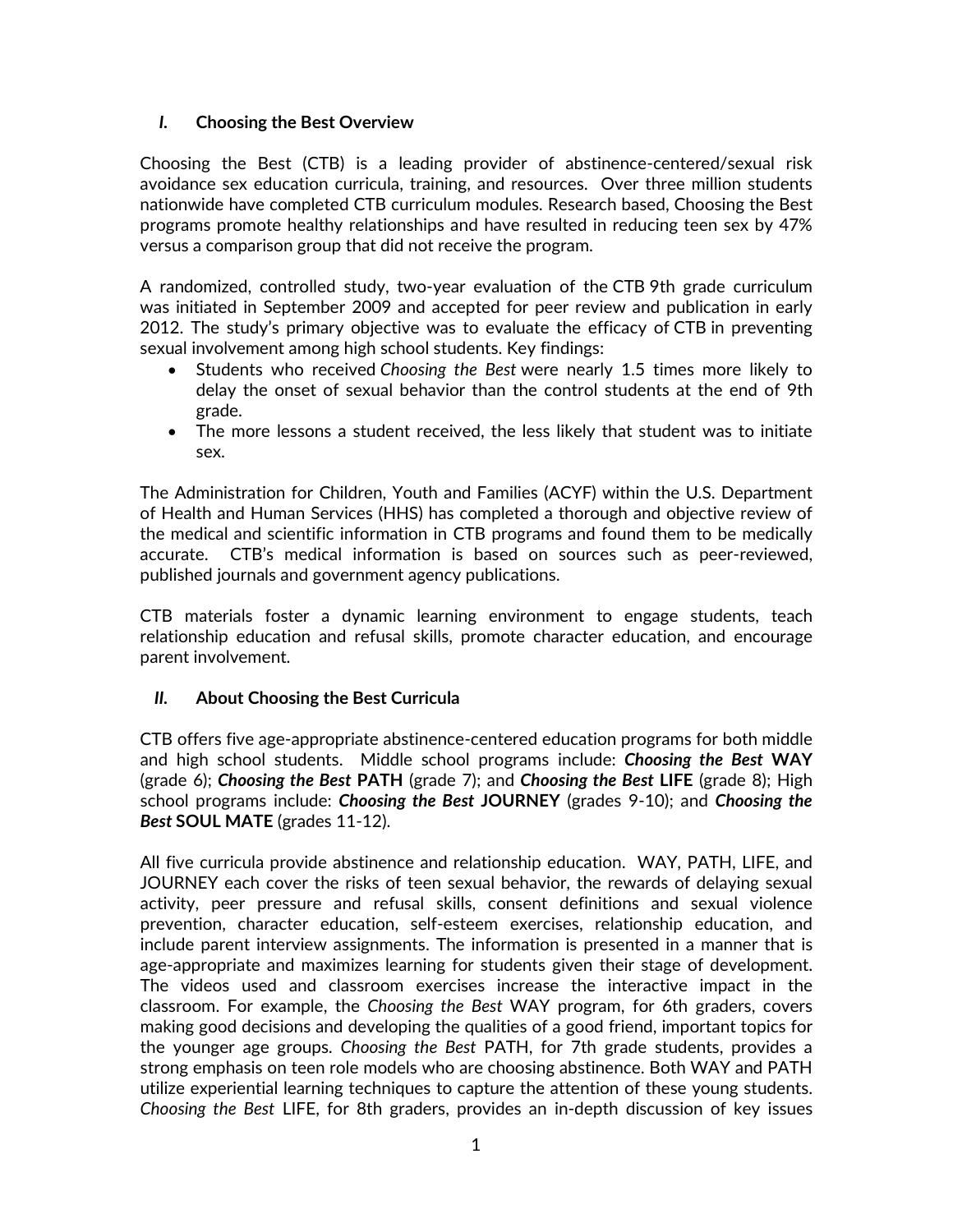affecting the sexual decision making of this age group, such as the use of alcohol, while *Choosing the Best* JOURNEY for 9th graders expands the discussion to topics such as date rape and pornography. *Choosing the Best* SOUL MATE inspires upper high school students to develop the communication skills and personal qualities essential for successful relationships of all kinds — with parents, peers, co-workers, teachers — and ultimately, for a lasting marriage. A logical sequel to *Choosing the Best* programs for teens, SOUL MATE continues to emphasize that sexual abstinence can be critical to preparing for a lifelong, lasting relationship.

For maximum impact, it is recommended that all five programs be used simultaneously and consecutively (referred to as a "scope and sequence" approach) to give students an age-appropriate, consistent, compelling message for delaying sex during their critical adolescent years.

#### *III.* **Choosing the Best Intervention**

CTB is a theoretically based curriculum that has been taught to approximately three million middle and high school students in 48 states. A key feature of CTB is its sequential exposure of topics targeting the developmental level of the students. To this end, students are able to assimilate similar fundamental information as they mature. The core information included in the program includes: emotional, physical and health risks of teen sexual activity; rewards of abstinence; refusal skills in dealing with sexual pressures; relationship education; the effect of alcohol and sex; building self- esteem; character education; and parental involvement and discussion. CTB provides age appropriate versions of this core material for middle school (CTB WAY, PATH and LIFE), and high school (CTB JOURNEY). The CTB program is designed to fit into the existing schedule and curricula of school districts, and to utilize on-site educators through teacher training components and the packaging of Leader Guides. The program materials include student manuals, leader manuals, videos, relevant posters, and parent components.

CTB is based upon three learning theories: Experiential Learning Theory, Social Learning Theory, and Cognitive Learning Theory. **Experiential Learning Theory** (C. Rodgers, 1994) suggests that significant learning takes place when the subject matter is relevant to the personal interests of the student instead of just the delivery of content. To create interest in the subject, CTB utilizes real-life video vignettes at the beginning of each lesson. Learning is also facilitated by directly confronting practical, social, and personal problems. For instance, the health risk of STDs and pregnancy are confronted through real-life video interviews of teens who are struggling or have struggled with these problems. The CTB curriculum emphasizes that abstinence is the only 100% certain method to avoid these risks.

**Social Learning Theory** (Bandura) emphasizes the importance of learning by observing desired behavior and the outcomes of those behaviors. CTB curriculum uses Social Learning Theory through role-plays and activities that demonstrate how to resist unwanted peer and relational pressure to have sex. The role-play activities in the classroom helps students develop confidence that these same skills will work in their personal situations.